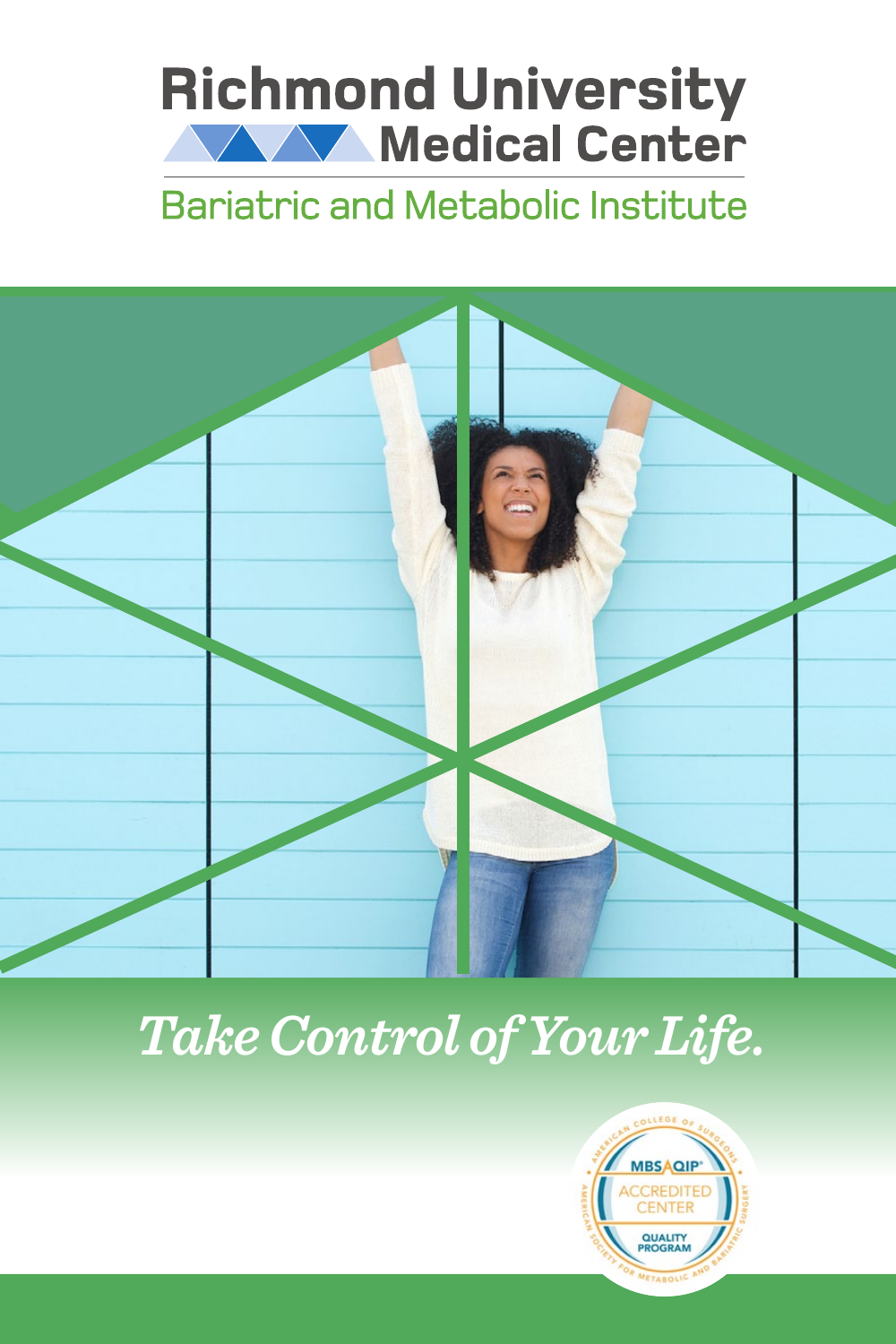

### **Getting Started Is as Easy as 1-2-3**

### **STEP 1: Attend Seminar**

This educational seminar will go over understanding obesity, the types of surgery offered, risks and benefits, and the process. We offer a prerecorded seminar that can be watched anytime and a monthly live seminar held virtually. Both can be accessed directly by **scanning the QR code on the back of this brochure or visiting www.rumcsi.org/bmi.**

### **STEP 2: Call for a consult: 718-818-4020**

Our helpful front desk staff will set you up with an appointment to see one of our surgeons or our nurse practioner for an initial evaluation, and verify your insurance covers bariatric surgery. (We recommend that you call your insurance as well.)

### **STEP 3: Initial consult**

At this visit you will meet the team including your surgeon, nurses, nurse practitioner, and patient liaison. They will go over the process and are there to help you at every step.

### **About Richmond University Medical Center's Bariatric and Metabolic Institute**

Our program is accredited as a Comprehensive Center with Adolescent privileges by the American College of Surgeons Metabolic and Bariatric Surgery's Quality Improvement Program. We are patient centered and quality driven. We want to make your process as smooth as possible and support you as you achieve your goals. Call today to find out more **718-818-4020**

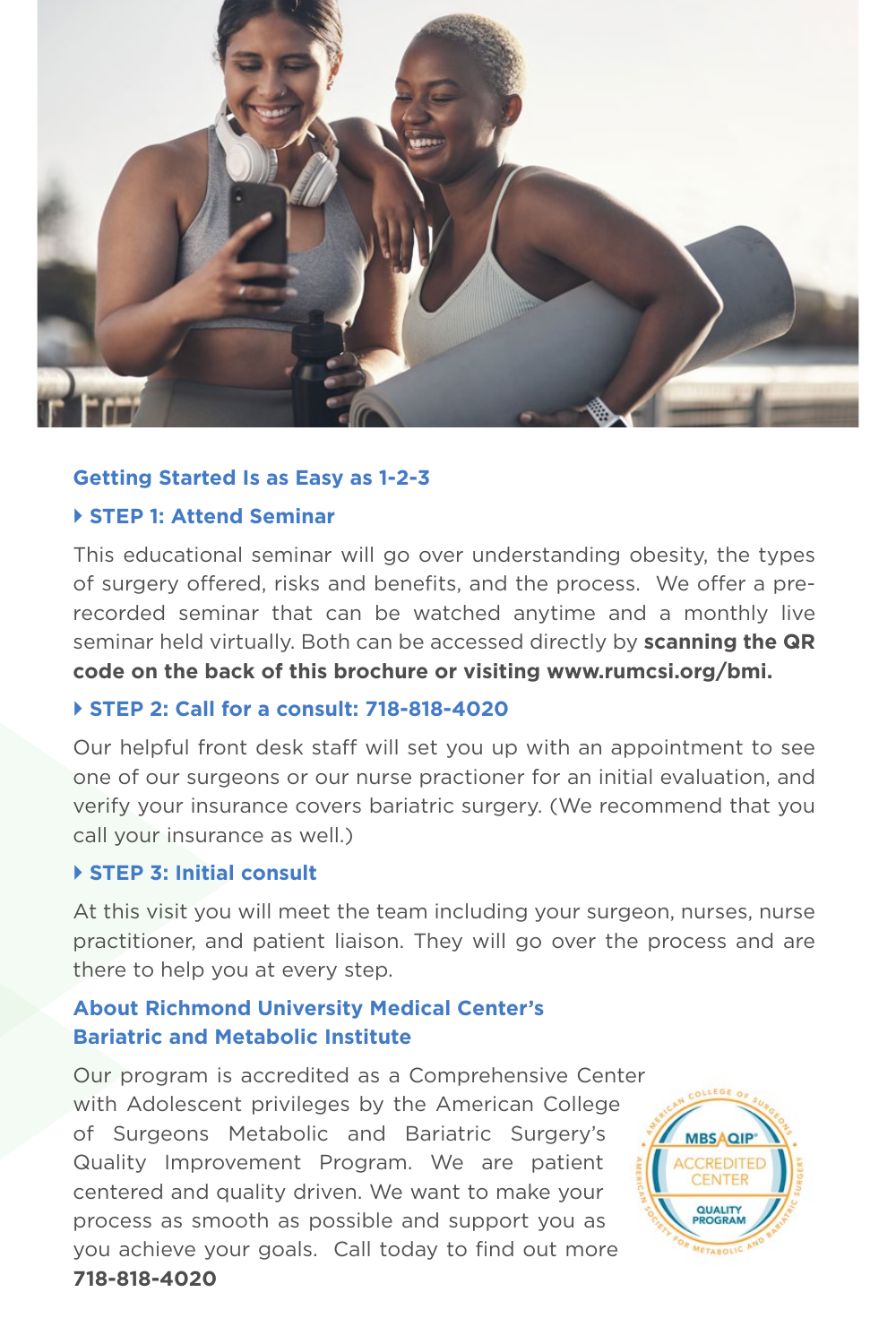## *Benefits of weight loss surgery*

Metabolic and bariatric surgeries (weight loss surgeries) are for individuals who have been diagnosed with obesity and other weight related health issues. These procedures have been time tested and clinically proven as a treatment option for this chronic health condition.

### **POTENTIAL BENEFITS:**

- Lose 60 to 80 percent of excess body weight.
- Improve or resolve diabetes, hypertension, sleep apnea, and joint pain.
- Gain quality of life.



## *Is weight loss surgery right for you?* **WEIGHT LOSS SURGERY MAY BE AN OPTION IF:**

 Changes in what you eat and how you exercise have not resulted in longterm weight loss.

 Your Body Mass Index (BMI) is greater than 40. (Use any easy on-line BMI calculator to determine this by entering your weight and your height.)

 Your BMI is greater than 35, with at least one related condition such as type II diabetes, sleep apnea, or osteoarthritis.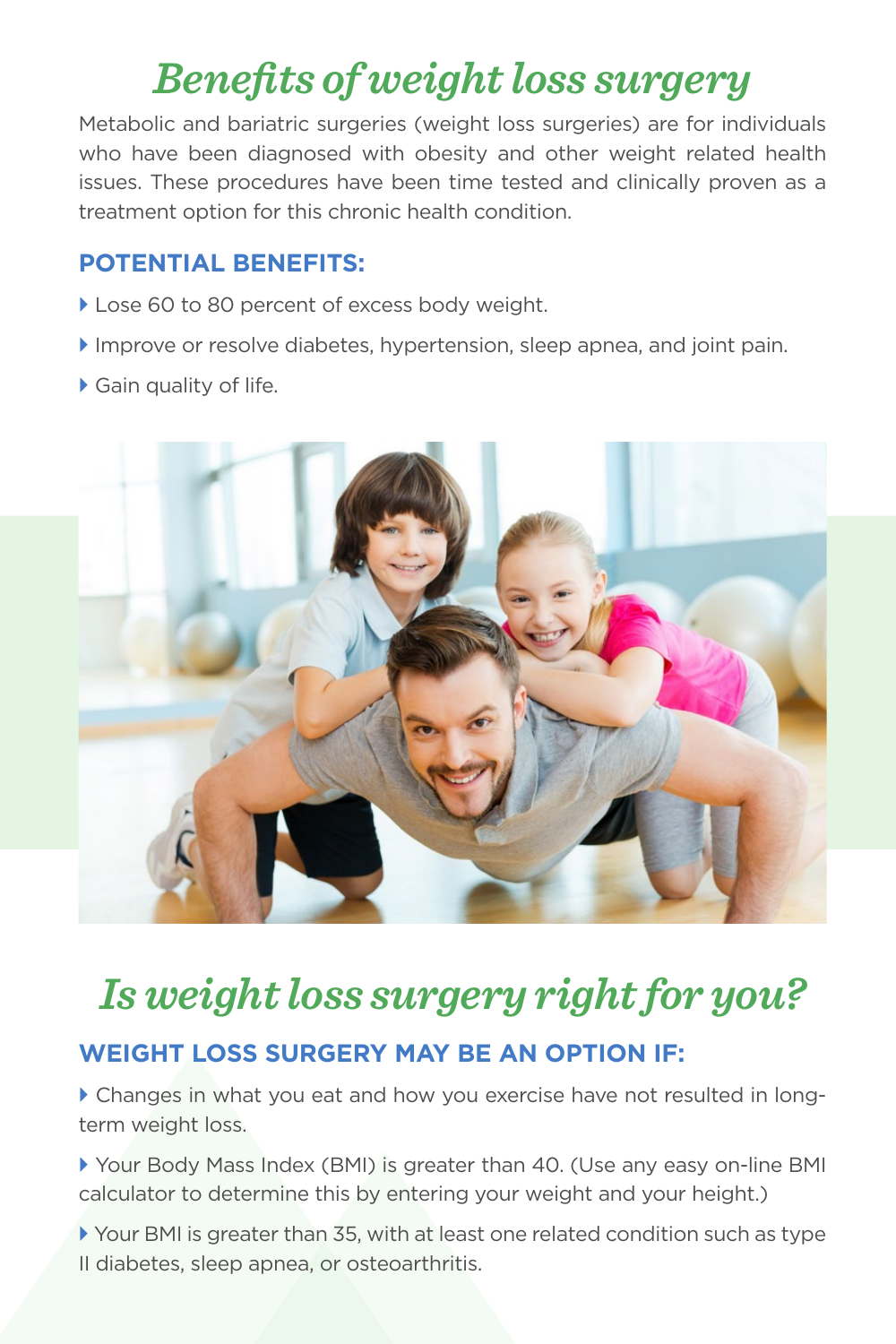### **TYPES OF WEIGHT LOSS SURGERY**



#### **SLEEVE GASTRECTOMY**

Approximately 2/3 or 70 to 80 percent of the stomach is removed, leaving a small banana shaped stomach that can hold about four ounces. It is through this restriction and through the alteration of hunger hormones that weight loss is achieved.



### **GASTRIC BYPASS**

This procedure is done by dividing the stomach and creating a small upper pouch and bypassing a portion of the small intestine. The small pouch restricts the amount of food you can eat and by bypassing the area of small intestine, you decrease some of the absorption of calories and fats.



#### **LAP BAND SURGERY**

Lap band surgery, also known as gastric banding, involves the application of a band that can be tightened around the stomach, creating a smaller space near the esophagus that helps you feel full faster.



#### **REVISION SURGERY**

Revision surgery includes corrective procedures for patients who have already received bariatric surgeries that may not have had the intended effect.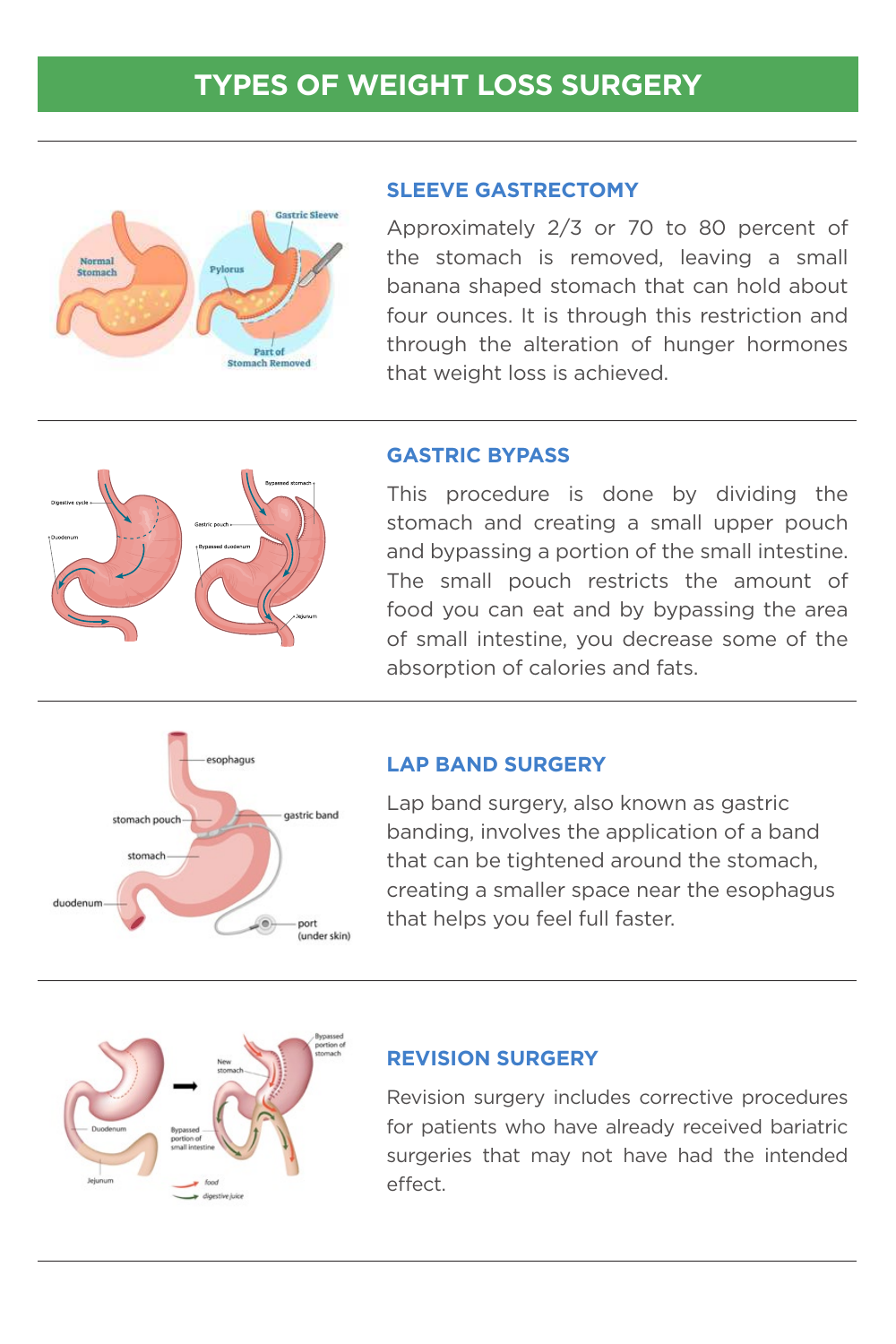### **SUCCESS STORIES**







*"You get to a point in life where you have to make a very important decision, and having the surgery was the most important decision I have ever made."*



*"I wasn't able to lose weight on my own. Everything I was doing wasn't working, and I knew I couldn't do it alone."*



*Are you ready to take your life back? Call us today at* 718-818-4020.